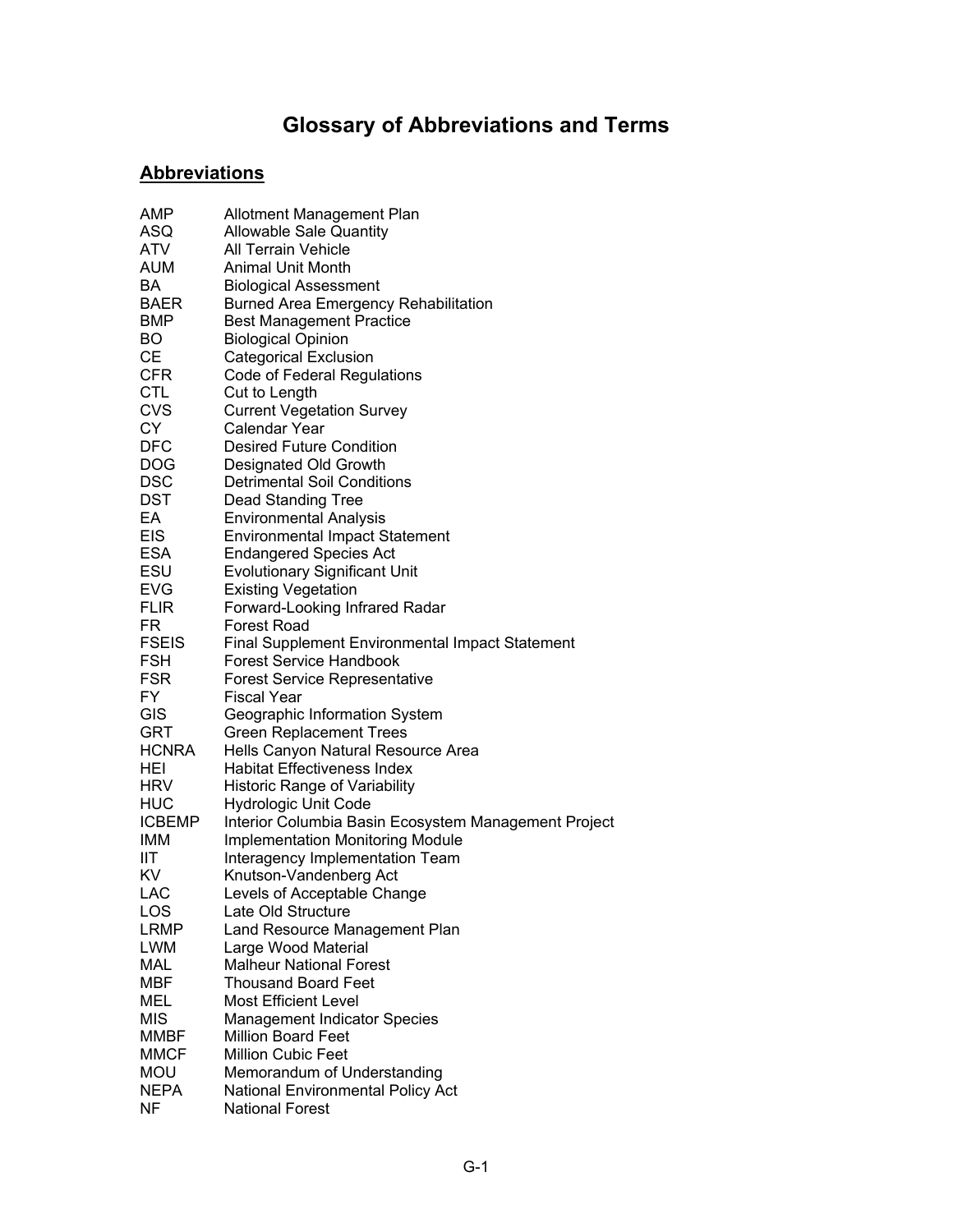| <b>NFMA</b>  | National Forest Management Act                                   |
|--------------|------------------------------------------------------------------|
| <b>NFMAS</b> | National Fire Management Analysis System                         |
| <b>NMFS</b>  | National Marine Fisheries Service                                |
| <b>NOI</b>   | Notice of Intent                                                 |
| <b>NRA</b>   | Natural Resource Area                                            |
| <b>NRIS</b>  | Natural Resource Information System                              |
| <b>NVUM</b>  | <b>National Visitor Use Monitoring</b>                           |
| <b>ODEQ</b>  | Oregon Department of Environmental Quality                       |
| <b>ODFW</b>  | Oregon Department of Fish and Wildlife                           |
| <b>ORV</b>   | Off Road Vehicle                                                 |
| <b>PAOT</b>  | Persons At One Time                                              |
| <b>PFA</b>   | Post Fledgling Area                                              |
| <b>PFC</b>   | <b>Proper Functioning Condition</b>                              |
| PIG.         | Columbia River Basis Anadromous Fish Policy Implementation Guide |
| <b>POO</b>   | Plan of Operation                                                |
| <b>PVG</b>   | <b>Potential Vegetation Group</b>                                |
| RD           | <b>Ranger District</b>                                           |
| RHCA         | Riparian Habitat Conservation Areas                              |
| <b>RNA</b>   | <b>Research Natural Area</b>                                     |
| <b>ROD</b>   | <b>Record of Decision</b>                                        |
| <b>ROG</b>   | Replacement Old Growth                                           |
| <b>RPA</b>   | Forest and Rangeland Renewable Resources Planning Act            |
| Rx           | Prescribed                                                       |
| S&G          | <b>Standard and Guideline</b>                                    |
| <b>SMO</b>   | State Management Objective                                       |
| SMU          | State Management Unit                                            |
| T/E          | <b>Threatened and Endangered</b>                                 |
| <b>TMDL</b>  | <b>Total Maximum Daily Load</b>                                  |
| <b>TSPQ</b>  | <b>Total Sale Program Quantity</b>                               |
| <b>TSS</b>   | <b>Total Suspended Solids</b>                                    |
| UMA          | <b>Umatilla National Forest</b>                                  |
| <b>USFS</b>  | <b>United States Forest Service</b>                              |
| <b>USFWS</b> | United States Fish and Wildlife Service                          |
| VQO          | <b>Visual Quality Objective</b>                                  |
| <b>WAW</b>   | Wallowa-Whitman National Forest                                  |
| <b>WQRP</b>  | <b>Water Quality Restoration Plan</b>                            |
| <b>WRS</b>   | Wilderness Resource Spectrum                                     |
| <b>WTY</b>   | <b>Whole Tree Yarding</b>                                        |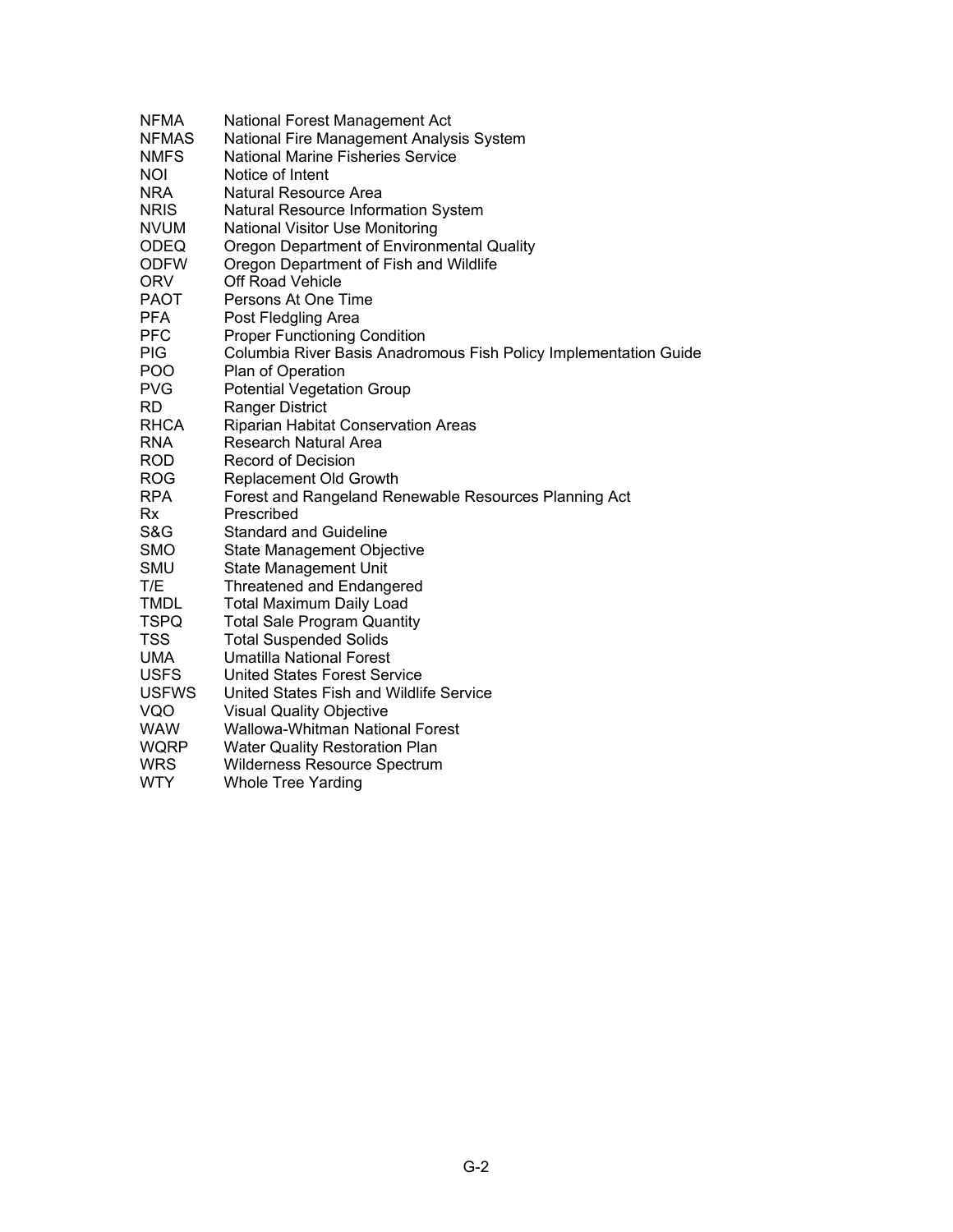## **Terms**

303d – Oregon Department of Environmental Quality list of water quality limited waterbodies. Activity fuels – Fuels generated during implementation of various projects.

Allotment – Area of land on which grazing may be allowed by permit.

Allotment Management Plan – The document which contains the action program needed to manage the rangeland resource for livestock grazing with consideration given to soil, watershed, wildlife, recreation, timber, and other resources on lands within a range allotment.

Allowable Sale Quantity – The quantity of timber that may be sold from the area of suitable land covered by the Forest Plan for a period of time specified by the plan.

- Anadromous fish Species of fish that mature in the sea and migrate into streams to spawn.
- Animal Unit Month The unit of measure of the feed required for an animal on the range for one month, generally 800 pounds of air-dried forage.

Best Management Practices – Practice designed to prevent or reduce water pollution.

Biological Assessment (BA) – Description of watershed baseline conditions and standards for recovery. The purpose is to determine whether proposed actions will likely affect an endangered, threatened, or proposed species.

Desired Future Condition – Description of what the Forest should be like, given implementation of Forest Plan direction.

Eastside Screens – Regional Forester's Forest Plan Amendment (June 1995) designed to maintain options for old growth related and other species.

Extirpated – Localized disappearance of a species from an area.

Habitat Effectiveness Index (HEI) – A relative value of habitat conditions for Rocky Mountain elk based on the potential of the habitat type to provide cover, the quality of existing cover, and the miles of road open to vehicular traffic.

Historic Range of Variability (HRV) – The natural fluctuation of ecological and physical processes and functions that would have occurred during a specified period of time. A range of conditions and processes likely to have occurred prior to settlement of the area by Euroamericans (about the mid-1800s).

Hydrologic Unit Code – A coding system used to map geographic boundaries of watersheds.

INFISH - An inter-agency ecosystem management approach for maintaining and restoring healthy, functioning watersheds, riparian areas, and aquatic habitats within inland fishproducing watersheds in Eastern Oregon and Washington, Idaho, and portions of California.

Limits of Acceptable Change (LAC) – Process to provide a framework for establishing acceptable and appropriate resource and social conditions (especially the amount and type of use) in wilderness settings.

Lode mining - A mining claim which typically covers a valuable lode, vein, ledge, tabular deposit, or other rock in place between walls or boundaries.

Notice of Intent (NOI) – A document required from any person proposing to conduct mineral related activities which might cause disturbance of surface resources.

PACFISH – An inter-agency ecosystem management approach for maintaining and restoring healthy, functioning watersheds, riparian areas, and aquatic habitats within the range of Pacific anadromous fish.

Persons at one time (PAOT) – The number of people in an area or using a facility at the same time.

Placer mining - A mining claim that includes all forms of deposits except veins of quartz or other rock in place. The minerals in a placer deposit are typically a loose deposit transported by water.

Plan of Operation (POO) – A document required from any person proposing to conduct mineralrelated activities which utilize earth moving equipment and which will cause disturbance to surface resources or involve the cutting of trees.

PM10 – Particulate matter that measures 10 micrometers in diameter or less, a size considered small enough to invade the alveolar regions of the lung.